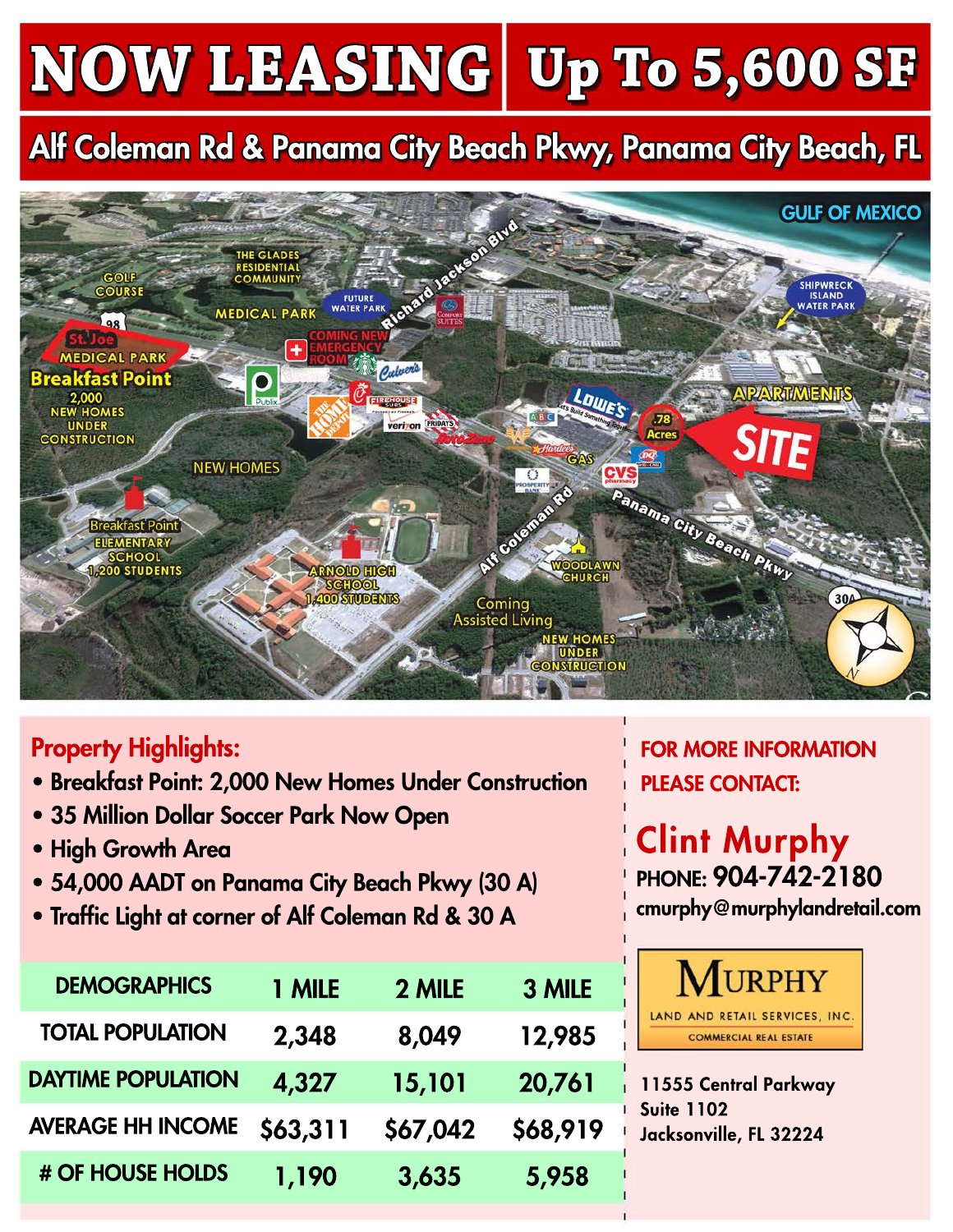## SHOPPES AT ALF COLEMAN · PANAMA CITY BEACH, FLORIDA

Alf Coleman Road & US-98





**Murphy Land and Retail Services, Inc.**  $11\overline{5}55$  Central Parkway, Suite  $1102$  Jacksonville, FL 32224

904.645.0644 · 904.742.2180(mobile) · cmurphy@murphylandretail.com